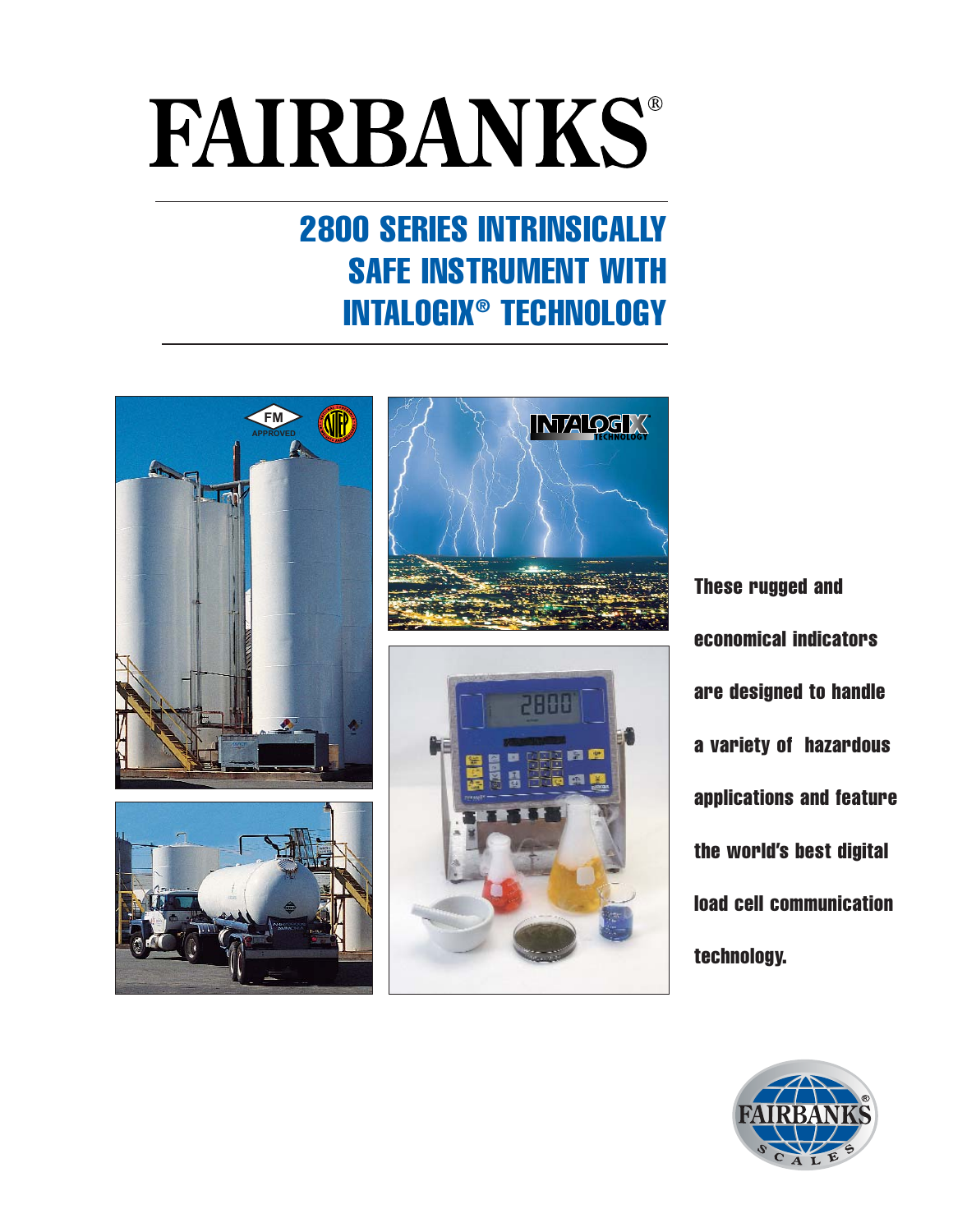# **FAIRBANKS®**

## 2800 SERIES INTRINSICALLY SAFE INSTRUMENTS WITH INTALOGIX® TECHNOLOGY

The 2800 Series instrument combines the digital advantages of Fairbanks exclusive Intalogix Technology with a state-of-theart, intrinsically safe design to achieve ultimate weighing performance in today's hazardous environments.

#### 2800 SERIES INSTRUMENT: SAFE AND INNOVATIVE

Fairbanks Scales is always working to bring you new products that will improve your weighing operations and boost your bottom line. After extensive research and development, we are pleased to offer the versatile and reliable 2800 Series

The features and benefits of this exciting, intrinsically safe product are remarkable. Take a look:

• The fastest and easiest calibration system on today's market. There's no need to drain tanks or hoppers or hang test weights when replacing a load cell. Simply install the cell and enter its output specifications into the 2800. Downtime is virtually eliminated!

• Features weight to gallon conversion.





The 2800 Series is the first Fairbanks' indicator with the ability to operate in hazardous environments and feature our exclusive, digital, load cell communications technology, Intalogix® Technology.

- The 2800 is equipped with dual displays — a seven segment liquid crystal display (LCD) for communicating weight data; and a secondary 16 character alphanumeric LCD for operator prompts and messages.
- Programmable Zero Band Error helps eliminate the possibility of an operator unintentionally masking an error or "zeroing" the error off.
- Up to eight setpoints (relays) can be enabled using the 2800's Setpoint Accessory Box. Four modes of setpoint operation are standard on the instrument: setpoint mode, check weigh mode, batch mode and auto batch mode.
- Relay control buttons are located on the front of the instrument in a large, bright yellow, easy-to-read design.
- The 2800 is also front panel programmable. Target weights are quick and easy to change as your processes change throughout the day.
- Peak Hold function allows the greatest net weight value to be held in memory until the Clear key is pressed.
- Features a passive Smart high resolution 4 to 20 mA analog output with resolution of up to 65536 (16 bit).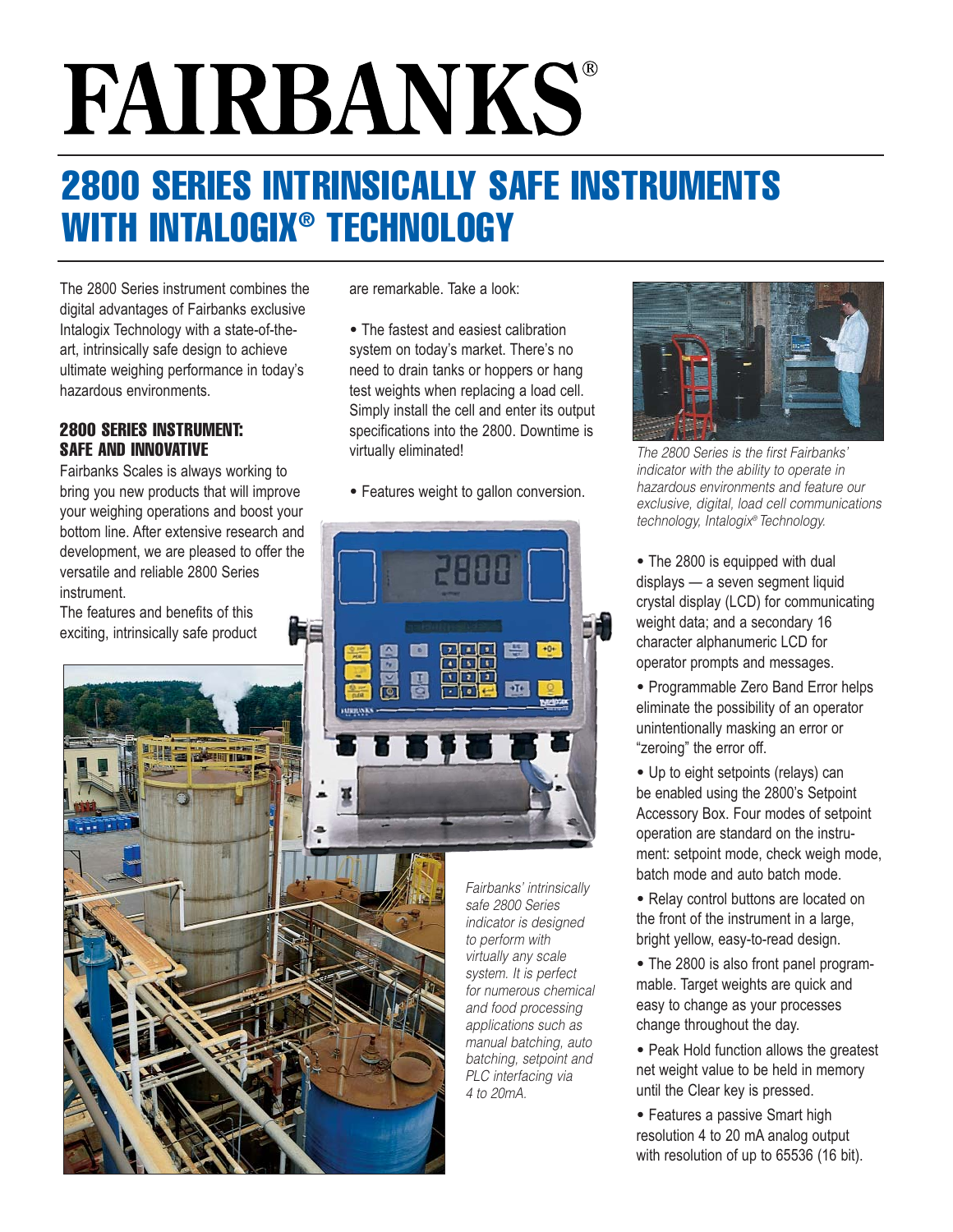#### 2800 SERIES PRODUCT FAMILY WILL MEET YOUR NEEDS

Fairbanks has made it easy to create the perfect intrinsically safe environment for your operation with the 2800 Series instrument and one or more of the following lowcost, Fairbanks accessories

#### 2860 DATA CONVERTER

The 2860 is a safe area, fiber optic converter box. This accessory receives fiber optic communication from the 2800 via 5806 fiber optic cable. It converts the data to RS 232, 20 mA, or Smart 4 to 20 mA for communication with printers, PCs and other technologies. The 2860 can be located up to 200 feet away from the 2800 instrument.

#### 2825 SAFE AREA POWER **SUPPLY**

When interfaced with the 2800, the 2825 provides a safe area AC power source that eliminates the need for battery power. The 2825 is not Factory Mutual approved for Groups A or B when used with the 2802 Intrinsically Safe Controller. It's FM approved for all Groups, Classes and

#### **2800 Indicator System Schematic**



#### 2802 INTRINSICALLY SAFE CONTROLLER

Fairbanks' 2802 is a digital load cell interface box that converts a standard analog load cell signal to a digital signal. Each ISC controls up to four load cells.

#### 2850 RELAY BOX

The 2850 accessory is a safe area Setpoint Relay Box. It holds eight type 'C' relays (included with accessory) and connects to the 2800 instrument via 5806 fiber optic cable. The 2850 offers four modes of setpoint operation.

*Relay specifications: 24 VDC; 1 CA @ 28 VDC, 120 VAC, 1/3 HP @ 120 VAC; 240 VAC*

#### 2880 ANALOG LOAD CELL INTERFACE

The 2880 plugs inside the 2800 instrument and allows up to 16 (350 or 1,000 ohm) analog load cells to be interfaced. The user can replace virtually any other Intrinsically instrument, even in analog applications.

Fairbanks' 2816 can power up to two 2800 Instruments and replaces the need for batteries.

#### LOOKING FOR PEACE OF MIND IN A HAZARDOUS WORLD?

Fairbanks Scales pioneered intrinsically safe scale equipment to provide a safe alternative for weighing operations that, due to their nature, are at higher risk for fire or explosion. Fairbanks continues its leadership role today with the 2800

Series instrument. The 2800 will increase the safety, accuracy and efficiency of your potentially hazardous weighing operation. Our confidence is backed by Factory Mutual Engineering and Research, which has approved the use of the 2800 for

environments.

Class I, II, III Division I, II, Groups A, B, C, D, E, F and G. The 2800 also meets or exceeds the requirements of National Institute of Standards and Technology's Handbook 44 for use in commerce. Evaluated under NTEP.